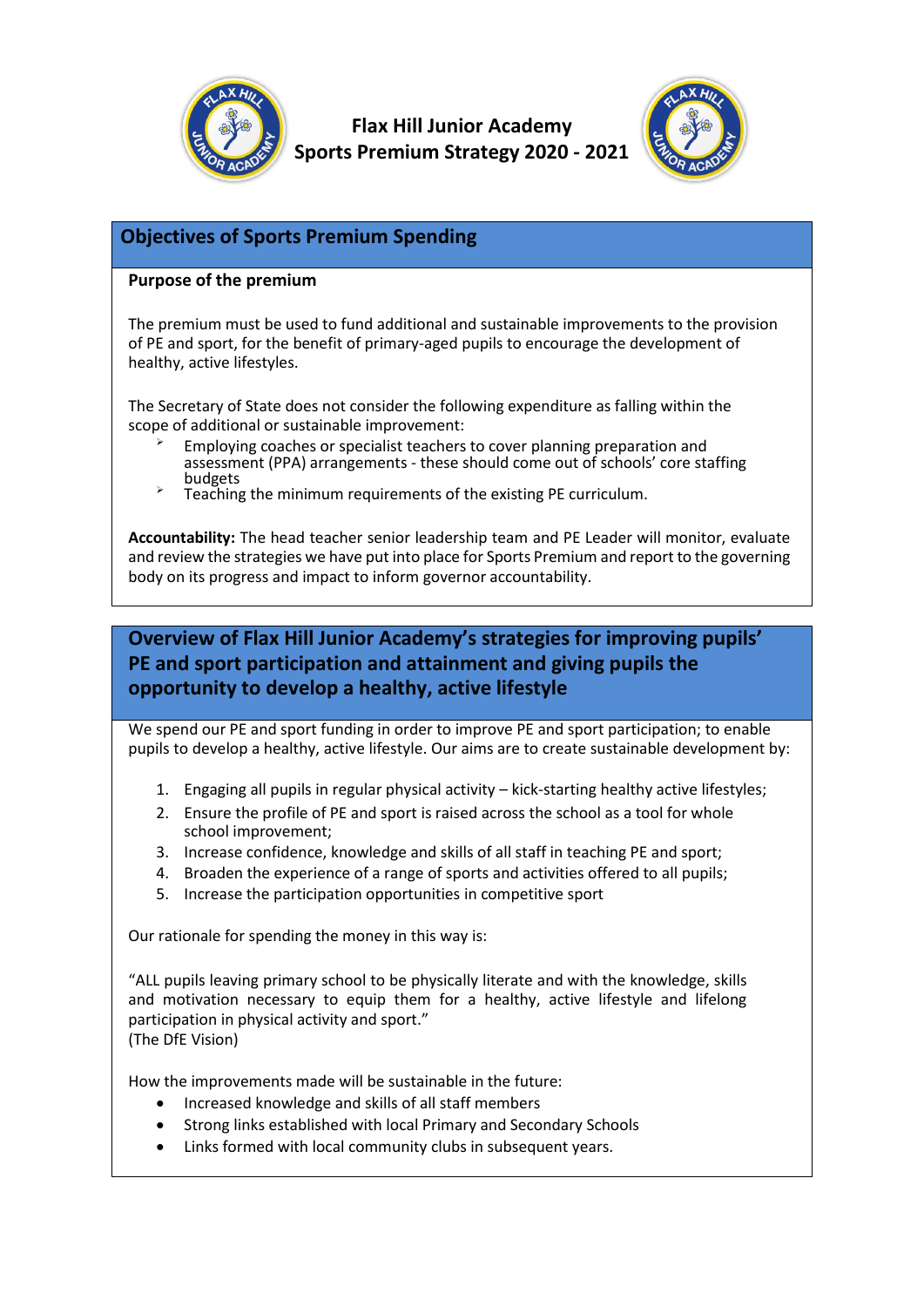**At Flax Hill Junior Academy, the PE and Sports funding is spent in a variety of ways with the direct and explicit aim of making additional and sustainable improvements to the provision of PE and sport. This is for the benefit of all pupils to encourage the development of healthy, active lifestyles.**

**A breakdown of the 2019/20 expenditure is shown below, together with its impact on PE, sport and healthy active lifestyles' outcomes:**

# **Sport Premium Grant Received 2019-20 £18,700**

| A breakdown of the expenditure for the year 2019/2020 is shown below, |                                                                                   |                                                                                                                                                                                                                      |            |  |  |  |  |
|-----------------------------------------------------------------------|-----------------------------------------------------------------------------------|----------------------------------------------------------------------------------------------------------------------------------------------------------------------------------------------------------------------|------------|--|--|--|--|
| together with its projected impact:                                   |                                                                                   |                                                                                                                                                                                                                      |            |  |  |  |  |
| <b>Strategy</b>                                                       | <b>Description</b>                                                                | <b>Evidence/Impact</b>                                                                                                                                                                                               | Amount (£) |  |  |  |  |
| A full time member<br>of staff provided                               | The member of staff will<br>provide:                                              | A range of high level PE lessons<br>have been taught - giving the                                                                                                                                                    | £14,250    |  |  |  |  |
| by 'Premier'.                                                         | - Team Teaching<br>opportunities.                                                 | opportunity to children to take<br>part in a variety of sports                                                                                                                                                       |            |  |  |  |  |
|                                                                       | - Lunchtime club<br>- One after school club<br>each week.                         | (encouraging participation<br>outside of school).                                                                                                                                                                    |            |  |  |  |  |
|                                                                       | - Baseline Measurements<br>- Breakfast club<br>- Funtrition/ Healthy<br>lifestyle | Team teaching has taken place -<br>allowing teachers to put into<br>practice what they have<br>observed and learnt.                                                                                                  |            |  |  |  |  |
|                                                                       |                                                                                   | Two after school clubs have<br>been provided with a range of<br>children taking part due to the<br>diverse amount of sports on<br>offer. Unfortunately, these clubs<br>only ran until March 2020 due to<br>Covid-19. |            |  |  |  |  |
|                                                                       |                                                                                   | The children received part of the<br>funtrition and healthy lifestyle<br>unit of work before schools'<br>partial closure for Covid-19<br>lockdown.                                                                   |            |  |  |  |  |
|                                                                       |                                                                                   | Playground leaders was not fully<br>established due to Covid-19.                                                                                                                                                     |            |  |  |  |  |
| Equipment                                                             | To replace and purchase<br>new equipment.                                         | A range of equipment has been<br>bought by Flax Hill to impact<br>upon the teaching and learning<br>for the children.                                                                                                | £638       |  |  |  |  |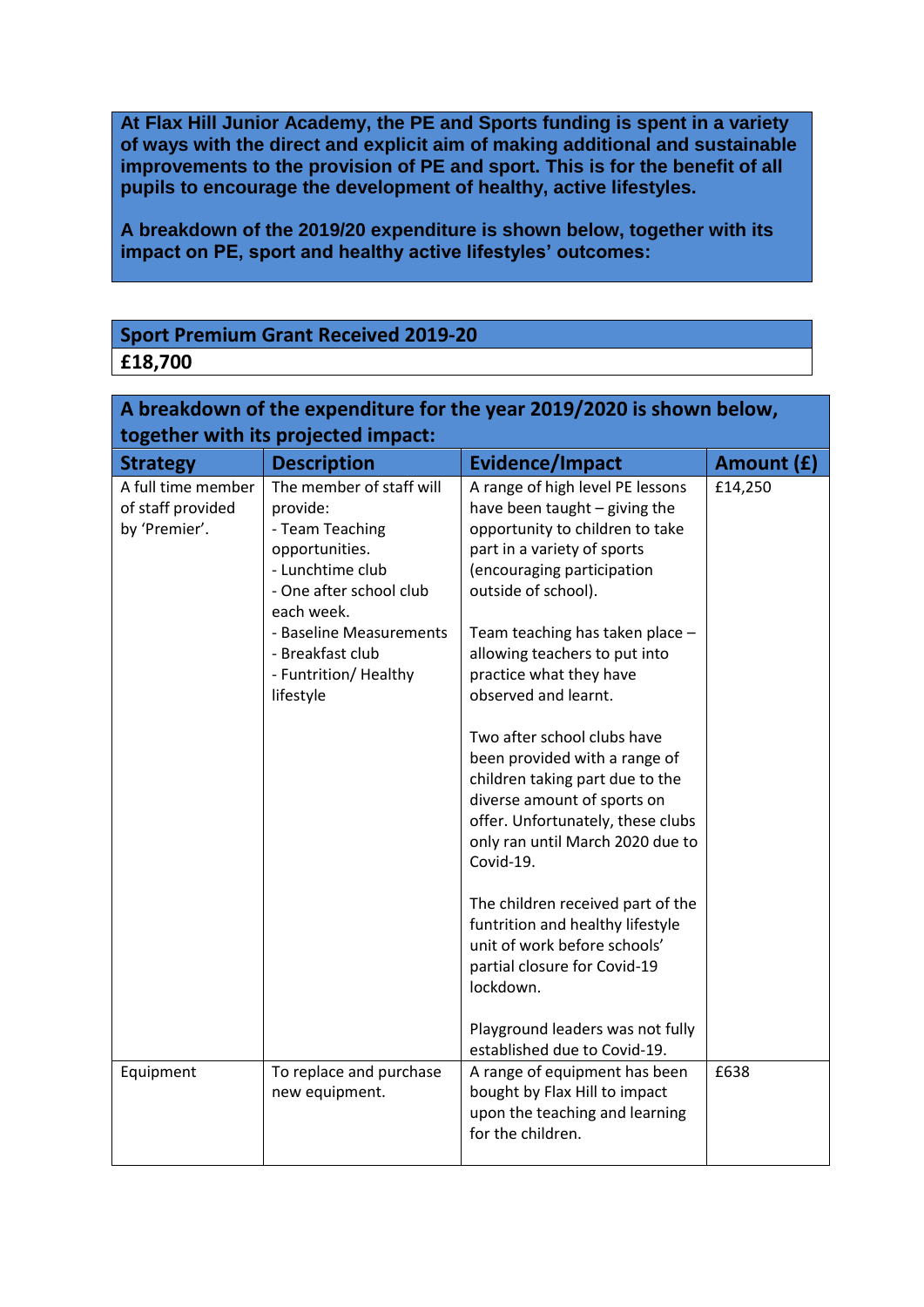| Broaden the<br>experience of a<br>range of sports and<br>activities offered<br>to all pupils               | Year 6 residential to<br>outdoor education centre<br>(Whitemoor Lakes).<br>Sports premium used to<br>subsidise costs.                                          | Children were able to participate<br>in outdoor activities such as: zip<br>wire, climbing, fencing etc. They<br>learnt valuable skills whilst on<br>their residential trip.                                                                       | £2000 |
|------------------------------------------------------------------------------------------------------------|----------------------------------------------------------------------------------------------------------------------------------------------------------------|---------------------------------------------------------------------------------------------------------------------------------------------------------------------------------------------------------------------------------------------------|-------|
| Increase the<br>participation<br>opportunities in<br>competitive sport                                     | <b>Entered into Cluster</b><br>competitions including,<br>cross country, football<br>(boys and girls), tag<br>rugby, hockey<br>competitions (Supply<br>costs). | Entering 100% of events (both<br>competitive and non-<br>competitive) available in<br>Tamworth.                                                                                                                                                   | £100  |
| Engaging all pupils<br>in regular physical<br>$activity -$<br>kickstarting<br>healthy active<br>lifestyles | Year 4 swimming lessons.<br>In the Summer term<br>swimming lesson given to<br>those pupils in school<br>unable to swim 25m (Yr<br>$4-6$ ).                     | Each class in Year 4 had one<br>term of swimming lessons.<br>Unfortunately, one class had<br>their swimming lessons cut short<br>due to Covid-19.<br>Unfortunately., we could not<br>implement the intervention in<br>the final term for the Y6's | £1712 |

#### **Sport Premium Grant Allocated 2020-21 £18,700**

| A breakdown of the projected expenditure for the year 2020/2021 is shown below, together with |                                                                                                                     |                                                                                                                                                                                                             |            |  |  |
|-----------------------------------------------------------------------------------------------|---------------------------------------------------------------------------------------------------------------------|-------------------------------------------------------------------------------------------------------------------------------------------------------------------------------------------------------------|------------|--|--|
| its projected impact:                                                                         |                                                                                                                     |                                                                                                                                                                                                             |            |  |  |
| <b>Strategy</b>                                                                               | <b>Description</b>                                                                                                  | <b>Proposed impact</b>                                                                                                                                                                                      | Amount (£) |  |  |
| A full time member<br>of staff provided<br>by 'Premier'.                                      | The member of<br>staff will provide:<br>- Team Teaching<br>opportunities.<br>- Lunchtime club<br>- Two after school | Team teaching $-$ staff will get the<br>opportunity to team teach with a skilled<br>member of staff. Due to Covid-19<br>restrictions this will take place outside<br>and adults will be socially distanced. | 15,000     |  |  |
|                                                                                               | clubs each week.<br>- Parent and<br>children fitness<br>classes.<br>- Baseline                                      | Lunchtime club (playmakers) -<br>Unfortunately, due to staggered breaks<br>because of Covid-19 restrictions we<br>cannot run the playmakers initiative.                                                     |            |  |  |
|                                                                                               | <b>Measurements</b><br>- Breakfast club<br>- Funtrition/<br>Healthy lifestyle                                       | <b>After school club – children will benefit</b><br>from playing different sports during<br>their after school provision. Also, this<br>will help engage children in sports.                                |            |  |  |
|                                                                                               |                                                                                                                     | Parent and children classes-<br>Unfortunately we cannot have parents<br>in the school due to Covid-19<br>restrictions.                                                                                      |            |  |  |